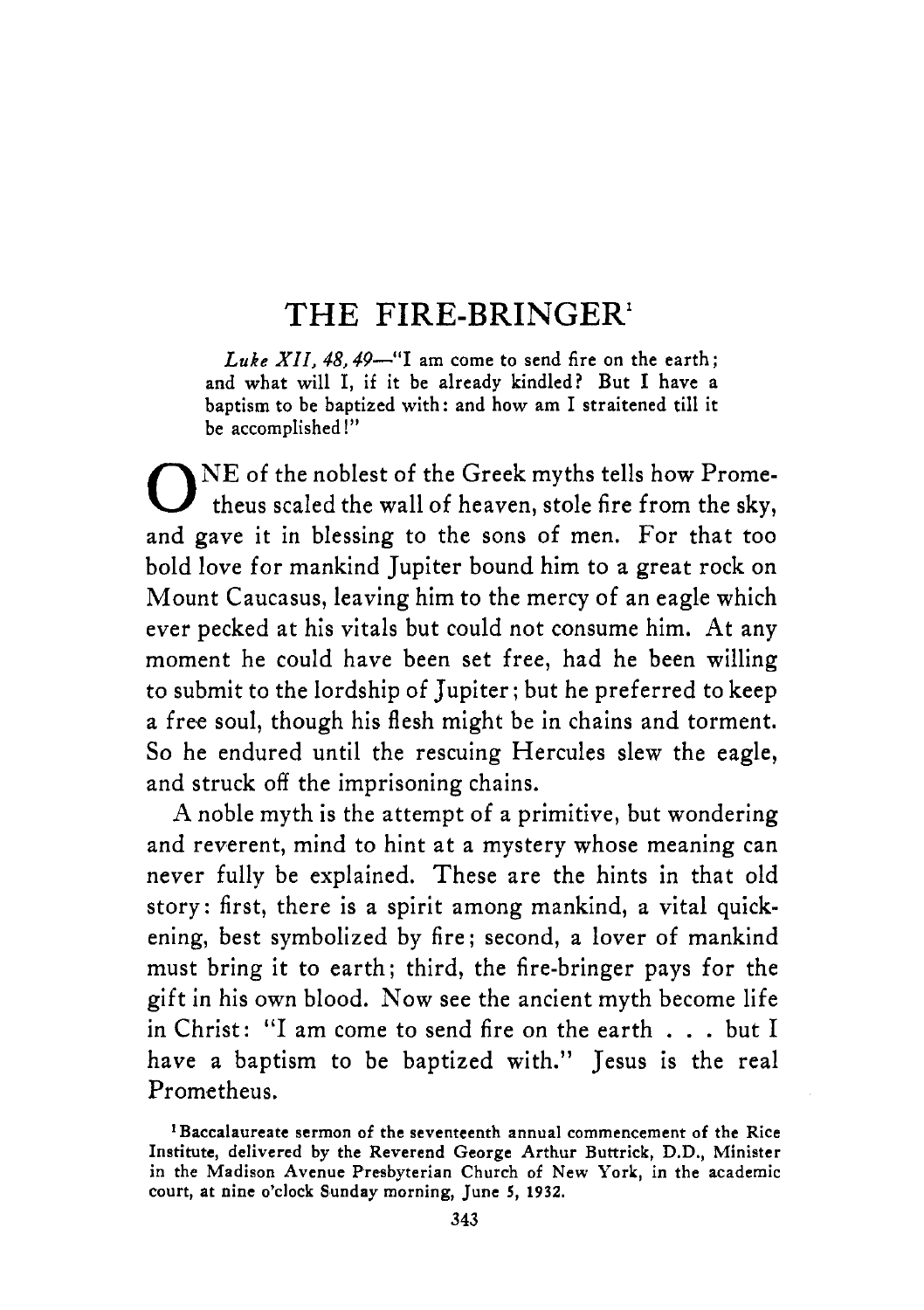Men have always been fascinated by fire. We must hope that science will not cancel that wonder. The cheerful hearthstone is still the center of the home; and what would summer be without the camp-fire in the woods? That man is poor in imagination who cannot see "faces in the fire" and a "light that never was on sea or land." What better token of the mystery of the Divine than fire ?- ever-changing, never dying -leaping from black embers, coming whence? going whither?-fierce in its consuming, gentle in its light and warmth! To this day in a Brahmin wedding the bride and groom join hands and walk three times round a flame: fire is the witness of their vows, and if they break them fire shall be the avenger! Not strange that, in the old story, God should have guided Israel by a pillar of fire. Not strange that an altar with an undying flame should have been their emblem of a Presence. Not strange that Jesus (the gentle Jesus "meek and mild")-at least, not strange if we understand Him aright-should call Himself the Fire-bringer. It is one of His best names.

*Fire has a two-fold energy. It cleanses.* The Greek word for fire is "p-u-r" : it is our word "pure" : we cannot be pure except through some fire-cleansing. We look at a maplecovered hill in the Fall, and remark that it is as red as fire. We speak more accurately than we know: the chemist will tell you that the hillside *is* aflame. The red *is* a fire, God's tide of purifying sent forth to consume decay and make ready the world for another springtime. Fire will destroy almost anything except sterling metal-and therein is a parable. After we have had a contagious disease in the house do we not fumigate by means of smoke from a flame, sometimes burning books and clothing that have been used during the sickness? Fire can cleanse where water would fail. "I indeed baptize you with water," said John the Baptist; "but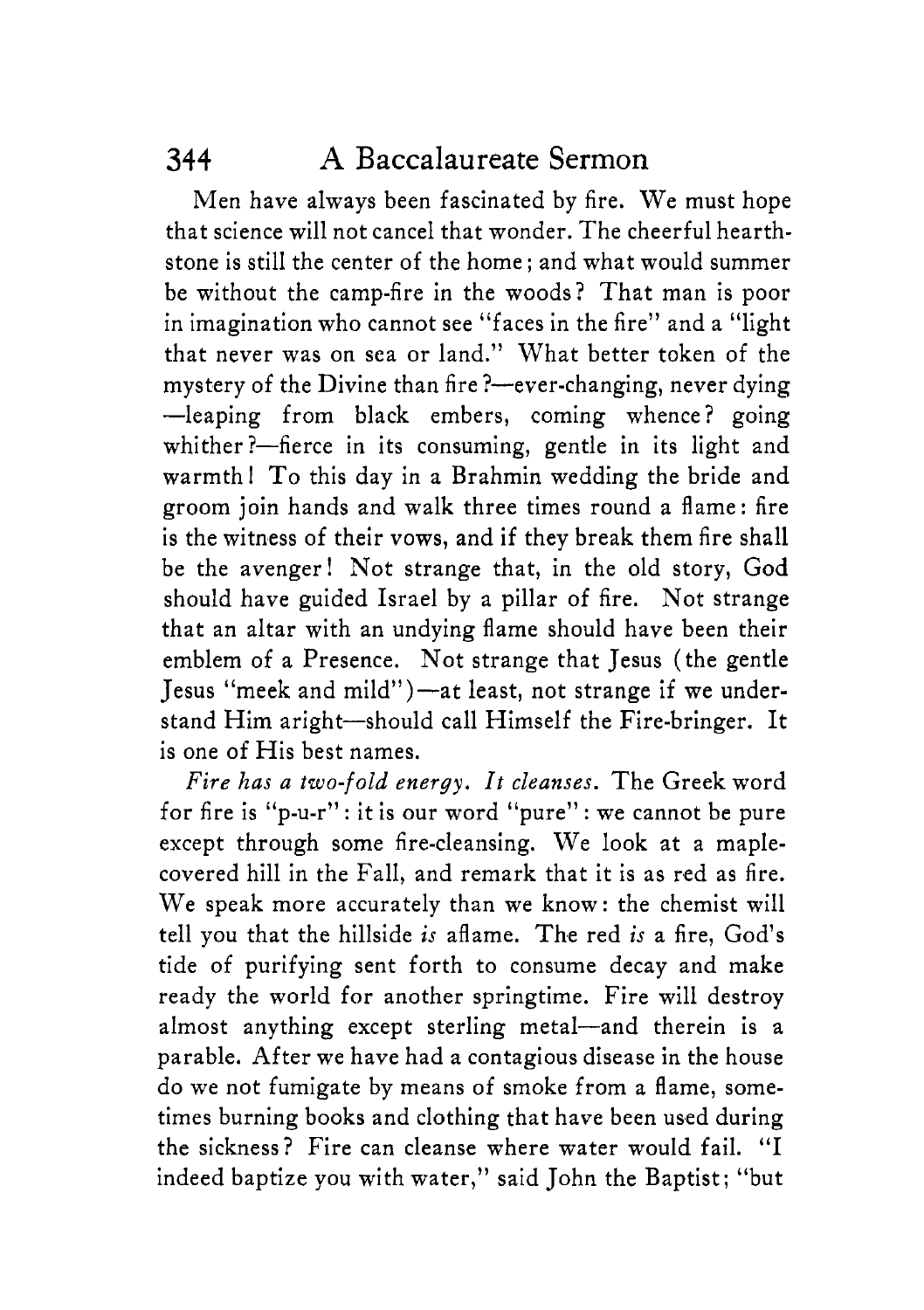He that cometh after me is mightier than I : He shall baptize you with the Holy Ghost and with fire" . . . When the Great Plague raged in London men despaired of checking it. They seemed to have stayed its ravages, but again and again it would break out once more in this dark alley or that congested dwelling. But the next year came the Great Fire : the city was outwardly destroyed, but the plague was conquered. . . .

Is there not need for a spirit in our modern life that will be as fire to our plagues? Here are some glimpses of our time : officials bribed by corporations for special favors given -the corporations and the officials being equally culpable, both of them making the poor more poor and turning public welfare into a scandal. Congressmen playing politics with a national emergency (able to add to the budget through long practice in the patronage that wins votes, but unwilling to subtract from it) until the rising tide of public indignation threatened to engulf them. Gangsters counting money precious and human life cheap, willing to sink to the bottommost depth and draw ransom from the grief of a noblespirited father and mother. Do we not need fire to rid us of our plagues? I do not mean merely punishment or destruction: these would not save us. Nor do I mean merely legislation: that is a poor chisel that can never rid ore of its impurities. I mean a new and passionate motive that will be as furnace-heat to purge the ore of dross and leave the good metal burnished and clear.

*Fire not only cleanses: it quickens.* We speak of the *flame* of life, the *glow* of enthusiasm, the *warmth* of emotion. In wintertime we have perhaps on occasion returned home to find it cold. It matters not then that the house is beautifully furnished and soundly built: if it is cold, it is cheerless. Cold, quite literally, is death; and warmth is life. The magic that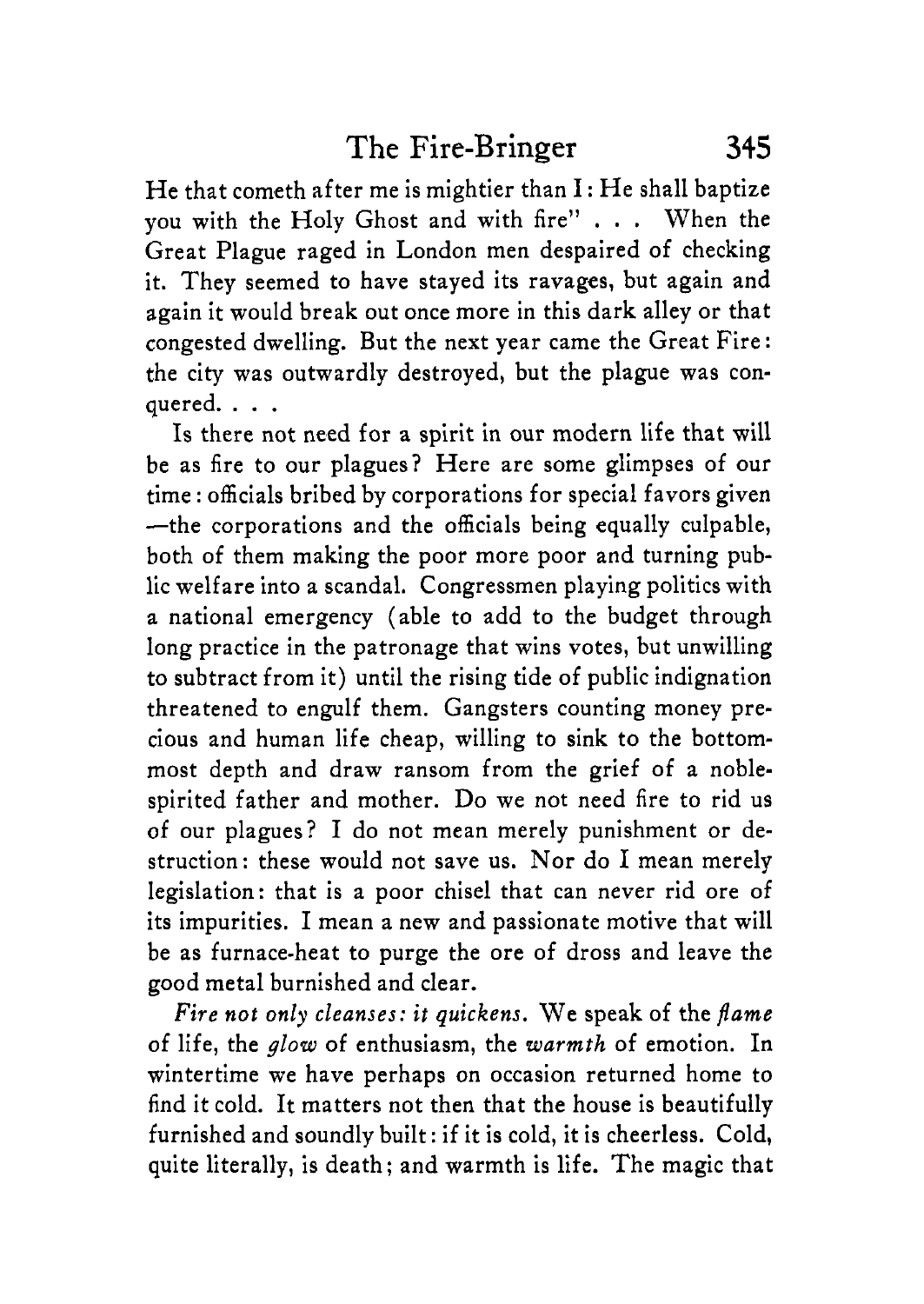has brought another springtime to the earth is in the fact that the sun's rays are now shining more directly on us. The story is told of a group of valiant knights waiting near Marseilles in a vessel that would carry them on their Crusade to the Holy Land. Day after day they were becalmed, their venture thwarted, the Sacred City in the hands of those they called infidels. One night they sang from the vessel's prow an old hymn :

> **"Come,** Holy Ghost, our souls inspire And lighten with celestial **fire,"**

and suddenly new breath came from the dying sun, and a breeze to speed them across the sea.

Call that story legend or coincidence: its texture is true. Our age needs the fire of a splendid passion. Indeed, without that passion our purity, could we find it, would not avail us. No virtue is safe unless it is enthusiastic. Jesus was sinless not merely because he abstained from doing wrong, but because He flamed with a love of doing right-and in that flame no sin could live. But our righteousness is not a zeal: graft flourishes almost unrebuked, and candidates eager for office make it a policy to be innocuous both in act and opinion. Why? Oh, because we prefer the system of advancement by drag, of rewards without labor; or because, lacking moral passion, we just do not care. Our generation is clever and cynical (hard and bright like a pavement in the sun), but it does not glow. It is smart, but not eager. Its eyes are sophisticated, but robbed of wonder and the sense of mystery. It breeds dilletantes and critics, but not crusaders. It needs a Fire-bringer!-some breath from the dying sun to stir the stagnant sea, some song to make the spirit childlike, some banner lifted to make us once again followers of the Gleam !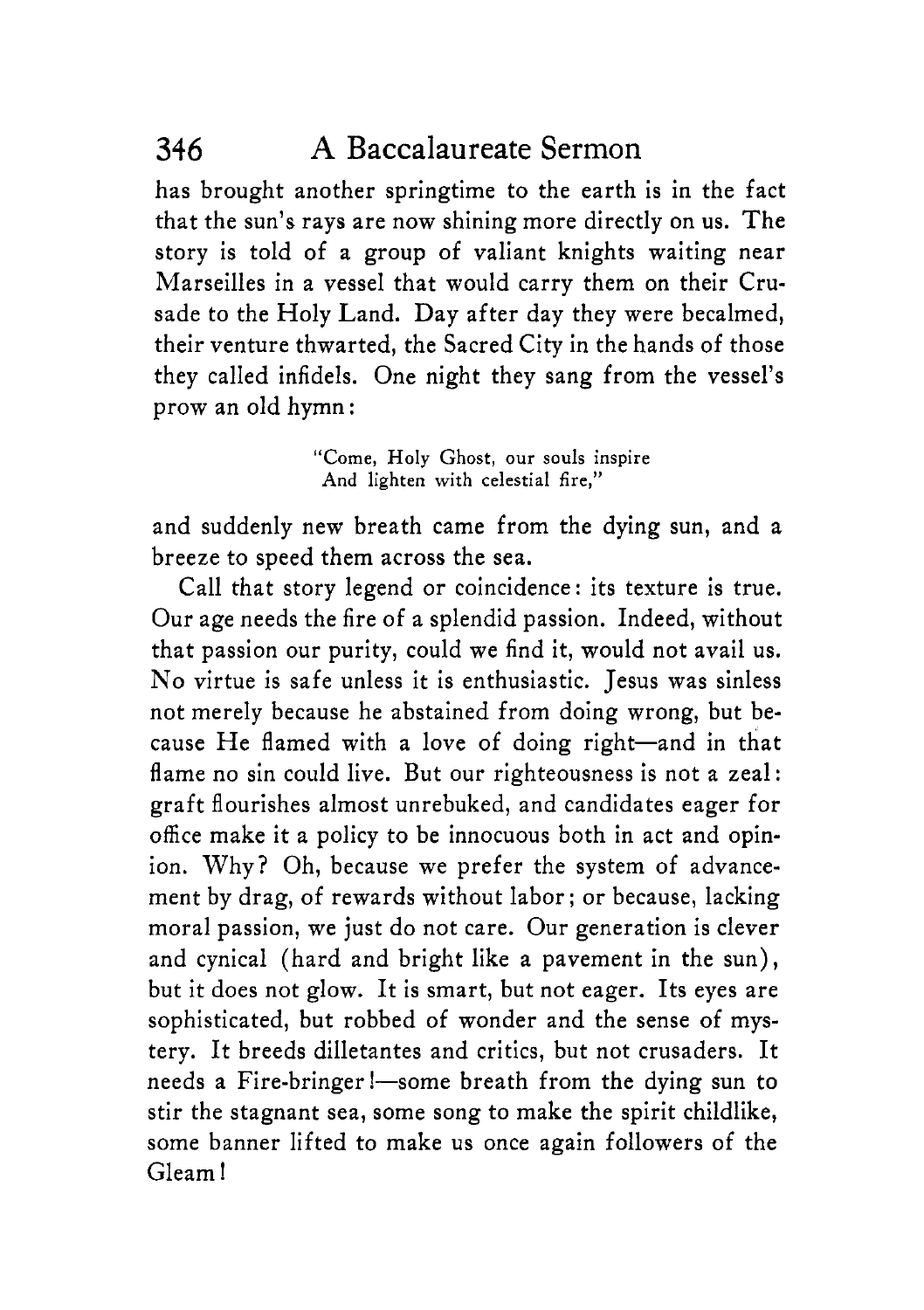"I am come to send fire on the earth." He was a *purifying*  flame: in His presence Peter cried out: "Depart from me for I am a sinful man." In the Temple the traders cowered before Him, not because He carried a whip of small cords, but because His eyes were a light and His majesty *a* fire.

He was a *quickening* flame. His was no reasonable doctrine that conformity could accept. Our attempts to accommodate Christianity to the thinking of this age or any other belie Christ and indite our understanding of Him: "Think you that I am come to send peace on the earth? I tell you, Nay; but rather division." There was an overmastering zeal about Him-fires below the surface even when His face and teaching were in repose. When it was told Him that "certain Greeks seek thee," He saw in their coming the firstfruits of a worldwide harvest, the token that final victory would be His; and He exclaimed (not quietly in answer to their sober word, but almost in an ecstasy) : "I beheld Satan fall like lightning from the sky!" This zeal drew some men to Him, just as it inevitably repelled others. It is not possible to be neutral in regard to a flame. Men loved Him unto their death, or hated Him unto His death. He was a sign of division. "I am come to send fire on the earth; and what will I, if it be already kindled?" If it has caught hold there is nothing more He can desire. But has it caught hold?

It is not easy to arouse mankind to a noble enthusiasm. The young crusader thinks it is: he goes forth waving his firebrand in the confidence that soon the whole world will be burning with the truth that is in him. But he finds the world inert and cold. Do we not need a new penology? Our prison system quite obviously leaves everybody worse: it leaves the man wronged with a more implacable foe, the criminal with a hardened nature, and society with an increased menace on its hands. But how much enthusiasm can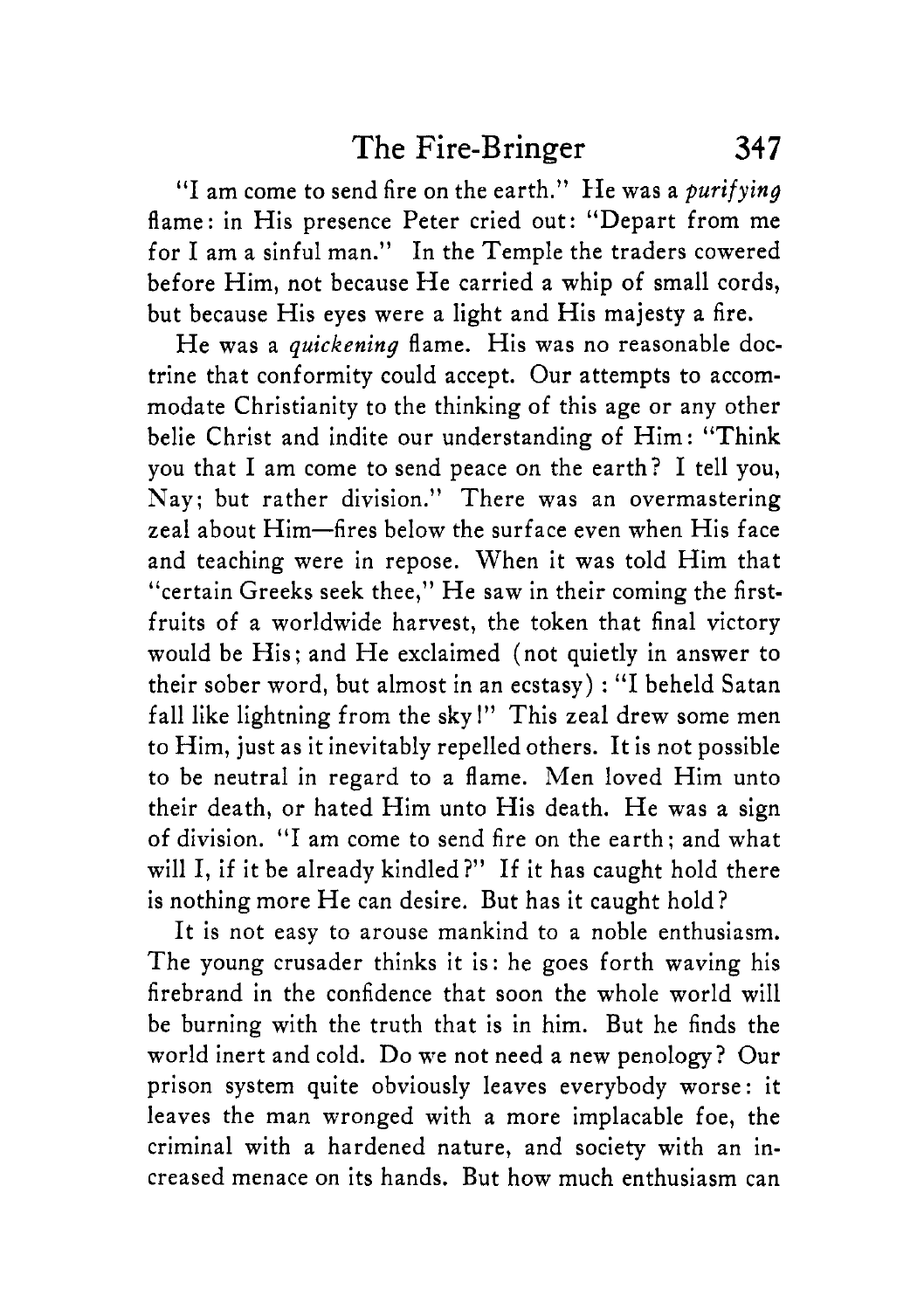be roused for a new penology? Do we not need a new international order? When our breakfast table speaks to us of half a dozen countries from which its food or implements have come, a world organized in independent compartments is plainly foolish. But how much enthusiasm can be aroused for a new international order? Do we not need a new strategy of peace? If there are six million men unemployed in these United States (and there are many more than six million), and if the money we alone spent in the last war were invested at five per cent, we could give every unemployed man in America one hundred dollars a month in perpetuity, and never touch the capital investment. But where is our overwhelming passion for the outlawry of war? No; it is hard to arouse mankind to a noble enthusiasm. Thus the young crusader soon returns with ardor quenched, and either dies of a broken heart or resigns himself to an acceptance of a present world. Business and the professions are full of young crusaders in whom the fire has gone out . . . quenched by a cold world.

Of course it is easy to quicken men to a small cause. Money will quicken them or the chance of personal gainthat is why the Tammany ward-heeler will wear out shoeleather stumping his ward. Factionalism can easily be stirred: the yellow press can increase its circulation by exploiting the "Yellow Peril." Small and selfish causes can at once be kindled to a flame: that is why it is a cinch to organize a beer parade such as we had in New York two or three weeks ago. A parade for free subway-rides (if there had been any chance to get them) would have been just **as**  easy to organize. And just because our beer parade was as easy as falling off a log, and because it was demagogic and paid returns in cheap popularity, it was admirably suited to the talents and tastes of its prime organizers. (I am not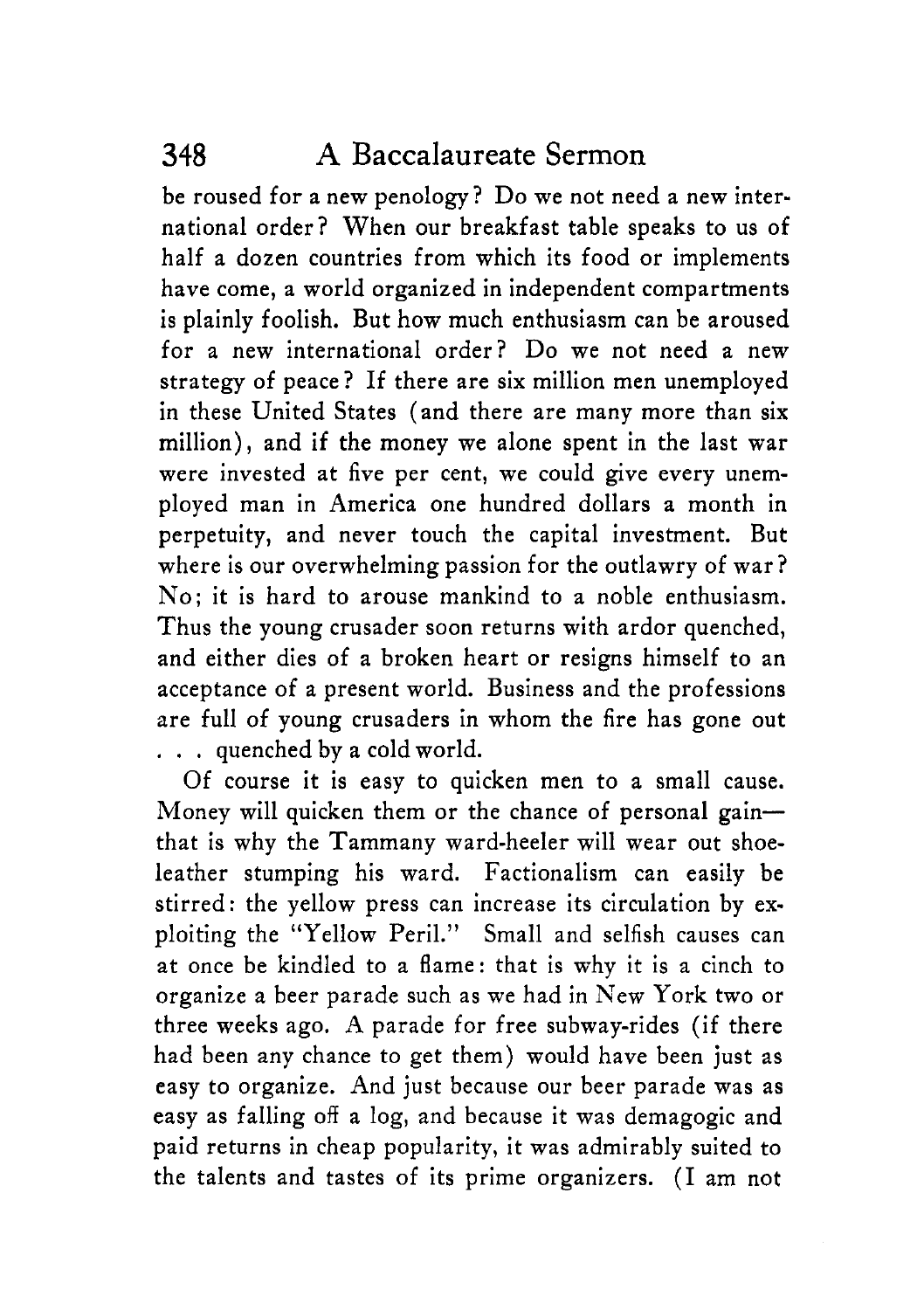discussing the Prohibition issue now, but only indicating how quickly small causes can kindle enthusiasm. ) The following Saturday to that of the beer parade there was held in New York a parade against war. There were not a hundred thousand people in line of march; there were only two thousand. The police re-routed them onto a side street. It takes some courage to march in a parade against warcourage because onlookers will immediately brand those who march as cowards, and nobody would choose (without real conviction to move him) to be called a coward. Small causes quickly flame; or, as a negro friend of mine once said, it is easy to make combustible things come bust.

All this is not said with any cynicism or any disheartenment, but in a quiet facing of facts. The saving grace of the situation is that if small causes quickly flame they quickly die ; whereas a great cause once kindled can never be extinguished. But how can a great cause be kindled? Let Christ tell us: "What would I, if it were already kindled? But I have a baptism to be baptized with, and how am I afflicted until it be accomplished I"

Example alone will not kindle a great cause : we have had enough example in human history (both bad and good example) to warn and save us a million times. Counsel will not save us : some long-suffering person has remarked that the world has been advised almost to the doors of hell. But a life baptized in blood, pains endured, calumny faced, a Cross accepted—that is the invincible argument, that kindles an unquenchable flame!  $Whv$  it should be so, why the world has been ordered after that strange rule, I cannot tell you.

> **"Why grass is green, and blood is red Are mysteries that none approach unto."**

That it is so every crusade verifies, and all history is the footnote. And those who have been willing to live within this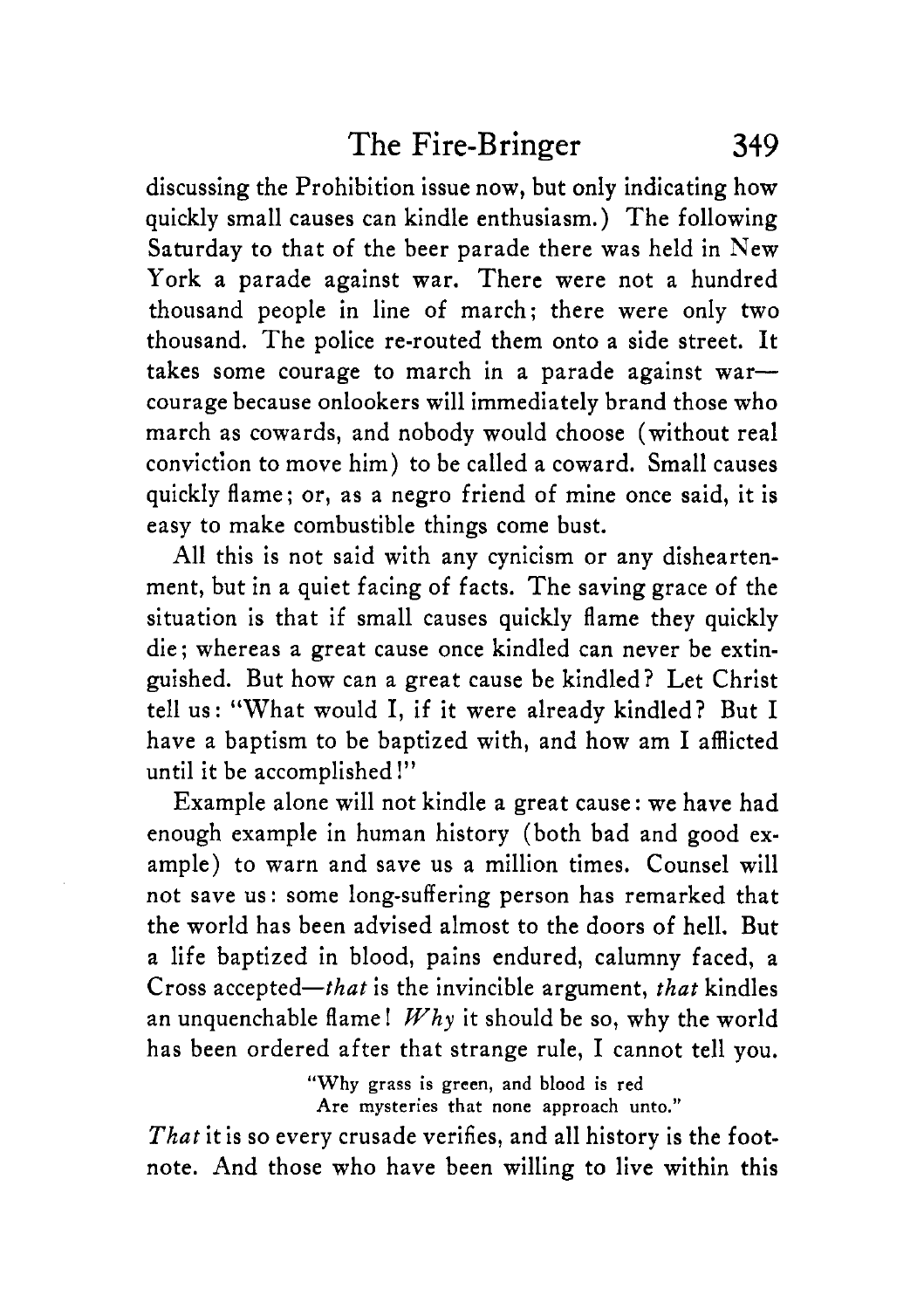law of self-sacrifice, even though they could not understand the necessity (except by some deep surmise of the soul) have found strange joy therein and have been friends with life.

In the olden days when a leader wished to rouse the Scottish clans to battle at the approach of the foe, he would make a rough cross of wood, burn its ends in a fire, and when they were alight quench them and sear them in the blood of a newly slain goat. This token was then sent round from clan to clan-a "fiery cross." It travelled, carried in human hands, with amazing speed. Once the whole district of Breadelbane (a tract thirty-two miles wide) was thus aroused in three hours. We reverently make the comparison with One with Whom nothing can compare: He set a cross on fire, but first He sealed it with His own blood. That Cross sped so fast across a world that within three hundred years it had driven the eagle from the banners of that country that slew Him. "What would I, if it were already kindled? But I have a baptism to be baptized with; and how am I straitened (with pain, with eager desire, with misunderstanding, with self-discipline)-how am I straitened until it be accomplished."

I plead today for real crusaders. Not crusaders for little causes: it is a cheap business to set hay-stacks on fire-and nothing could be much smaller than organizing forced applause at political conventions for candidates whose main virtue is that they have offended nobody. Not crusaders for little causes; no, and not easily-disheartened crusaders for big causes. I plead today for crusaders who, born of God with the fire of Heaven within them, are willing to seal that fire in their own blood: who will say with Christ: "I am come to fling fire on the earth. I wish it were already kindled. But first I have a baptism to be baptized in."